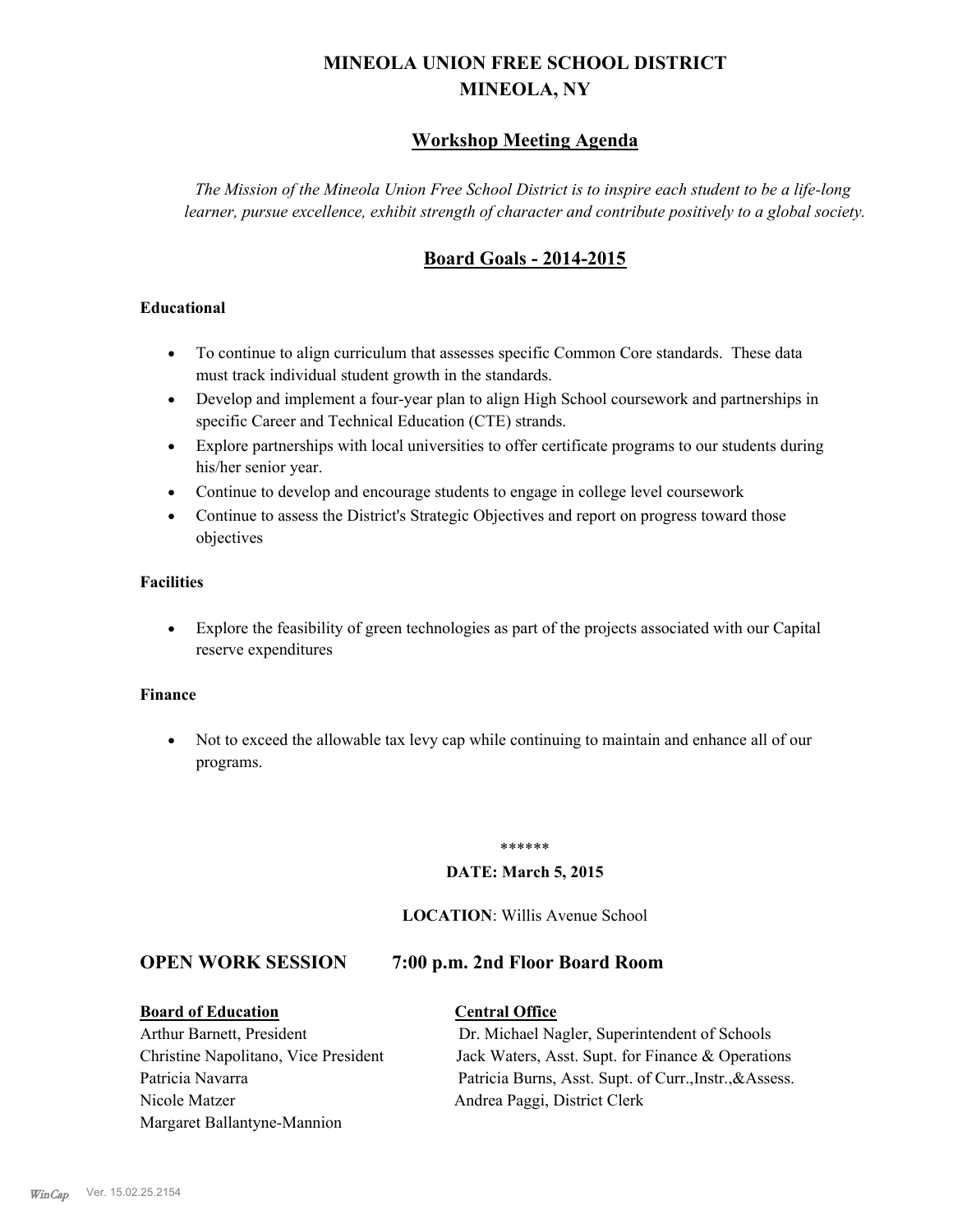**A. Call to Order** 

**B. Pledge of Allegiance**

**C. Reading of Mission**

**D. Moment of Silent Meditation**

**E. Dais & Visitor Introductions**

**F. High School Student Organization Report**

## **G. BOE Reports**

- **a. Comments from Board Trustees**
- **b. Comments from Board President**
- **c. Comments from Superintendent**

**H. Old Business**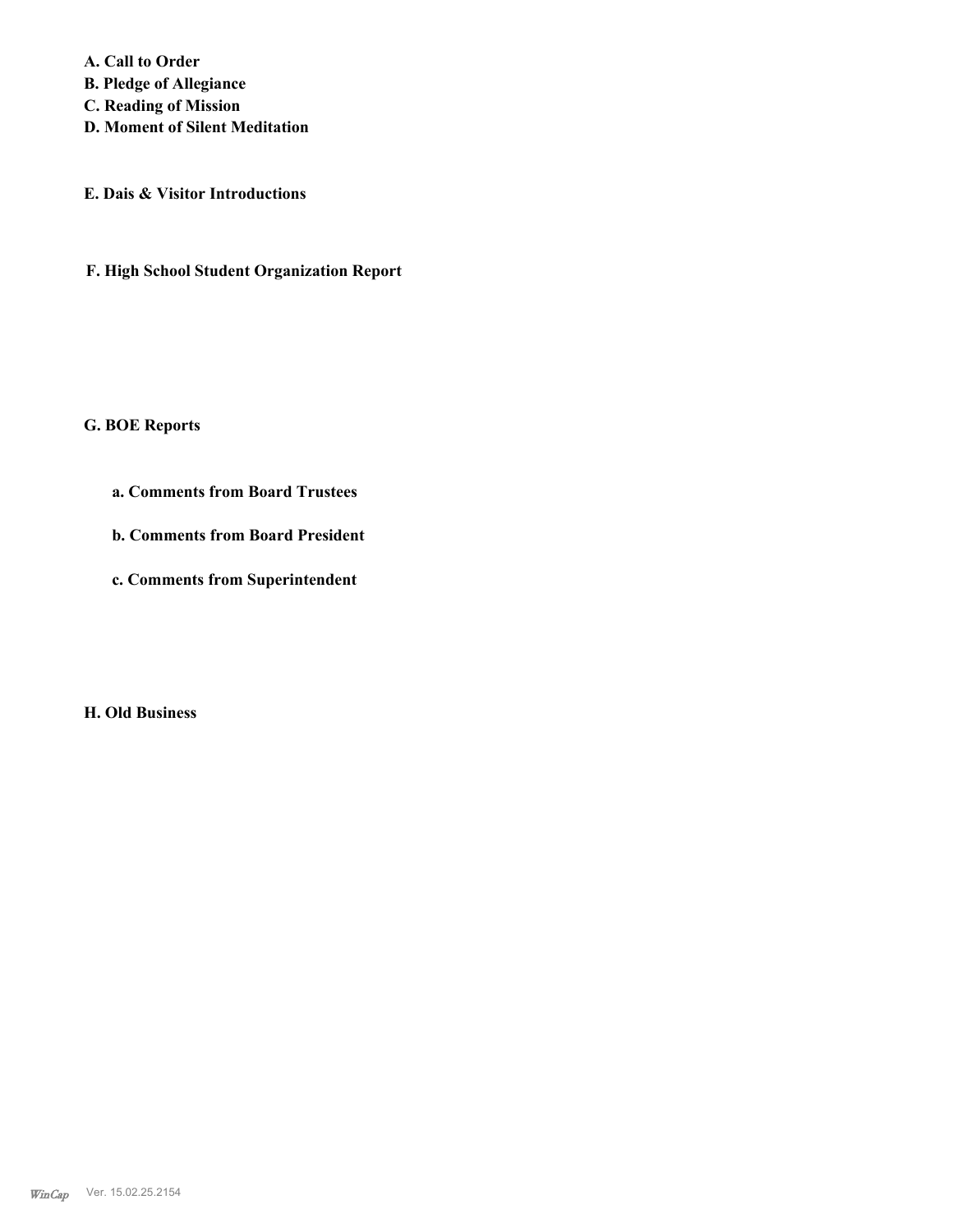## **I. New Business**

## **Appointment of an Impartial Hearing Officer**

 **RESOLUTION # 36- BE IT RESOLVED** that the Board of Education of the Mineola Union Free School District approves the appointment of Ellen Abberbock as the Impartial Hearing Officer for the impartial hearing related to the student, identification number: 88806.

| <b>Motion:</b><br>Second: |     |  |
|---------------------------|-----|--|
| Yes:                      | No: |  |
|                           |     |  |
|                           |     |  |
|                           |     |  |
|                           |     |  |
| Passed:                   |     |  |

## **Awarding of Contracts**

**RESOLUTION # 37 - BE IT RESOLVED** that the Board of Education of the Mineola Union Free School District approves the award of Contracts "G-ME" ( General Contruction Work at Meadow Drive) and "G-HE" (General Construction Work at Hampton Street). Project bid opened January 16, 2015 to the lowest responsible bidder meeting specifications, Paza Contracting Corp. of Whitestone, NY, for a total contract price of \$155,000.00.

| <b>Motion:</b><br>Second: |     |  |
|---------------------------|-----|--|
| Yes:                      | No: |  |
|                           |     |  |
|                           |     |  |
|                           |     |  |
|                           |     |  |
| Passed:                   |     |  |

**RESOLUTION # 38- BE IT RESOLVED** that the Board of Education of the Mineola Union Free School District approves the award of Contracts "W-JE" (Window Work at Jackson Avenue), "W-ME" (Window Work at Meadow Drive) and "W-HE" (Window Work at Hampton Street). Project bid opened January 16, 2015 to the lowest responsible bidder meeting specifications, Arrow Steel Window Corp. of East Farmingdale, NY, for a total contract price of \$2,378,000.00.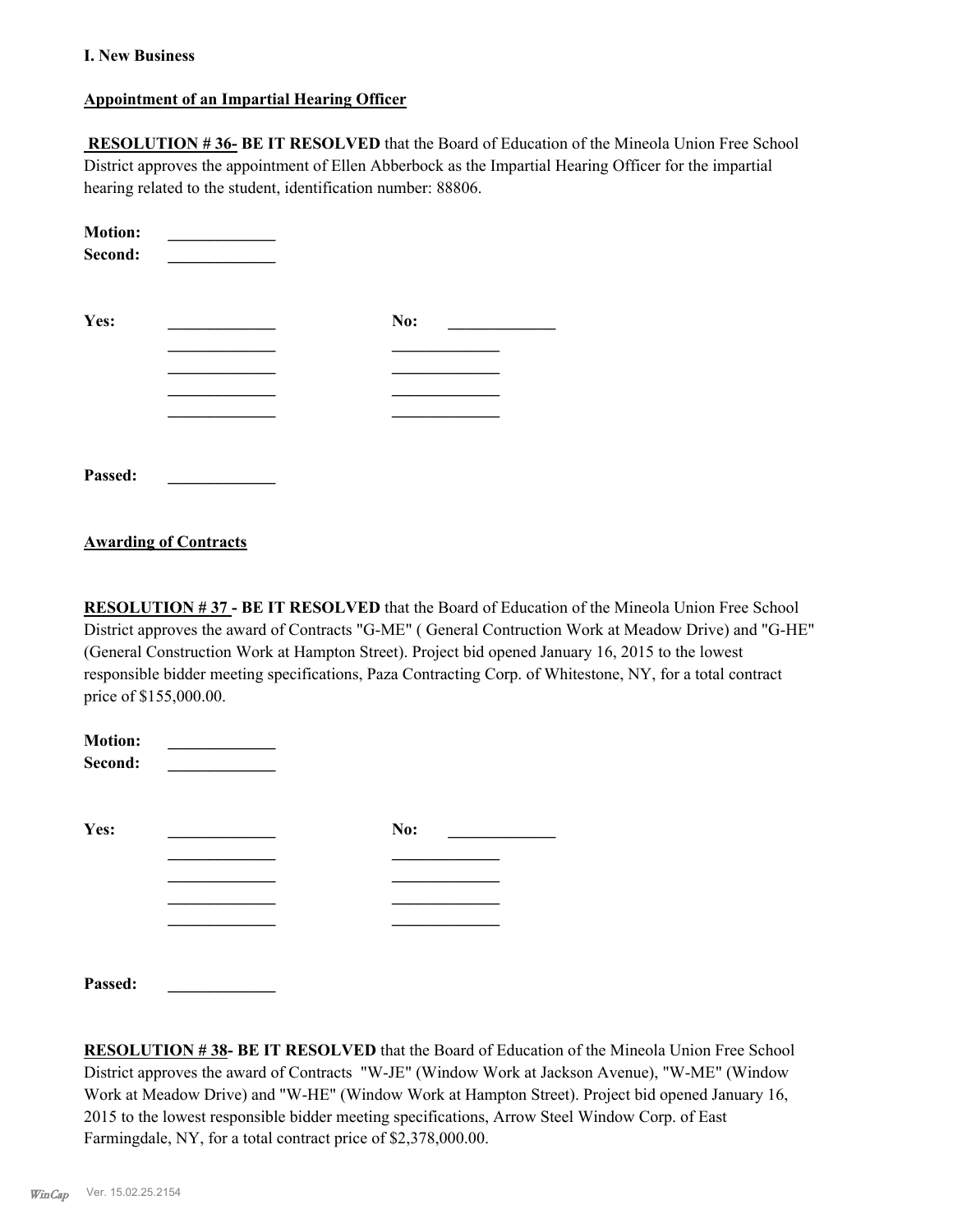| <b>Motion:</b><br>Second: |     |  |
|---------------------------|-----|--|
| Yes:                      | No: |  |
|                           |     |  |
|                           |     |  |
|                           |     |  |
|                           |     |  |
| Passed:                   |     |  |

#### **J. Consensus Agenda**

**RESOLUTION # 39 -BE IT RESOLVED** that the Board of Education approves the consensus agenda items J.1.a. through J.5.c.2., as presented.

| <b>Motion:</b><br>Second: |     |
|---------------------------|-----|
| Yes:                      | No: |
|                           |     |
|                           |     |

**Passed: \_\_\_\_\_\_\_\_\_\_\_\_\_**

## 1. **Accepting of Minutes**

That the Board of Education accepts the minutes of the February 12, 2015 Business Meeting as presented. a.

## 2. **Instruction**

- a. Resignation(s)
- That the Board of Education accepts the resignation of Raquel E. Goldsmith, Permanent Sub at Hampton Street, effective February 13, 2015. 1.

## b. Leave(s) of Absence/Child Rearing

- That the Board of Education grants a request to Jessica Hirsh, for an extension to her current Leave of Absence, for child-rearing purposes, effective September 1, 2015 to June 30, 2016. 1.
- That the Board of Education grants a request to Barbara Peters, for a Leave of Absence, for childrearing purposes, using accumulated sick days, starting approximately May 13, 2015. 2.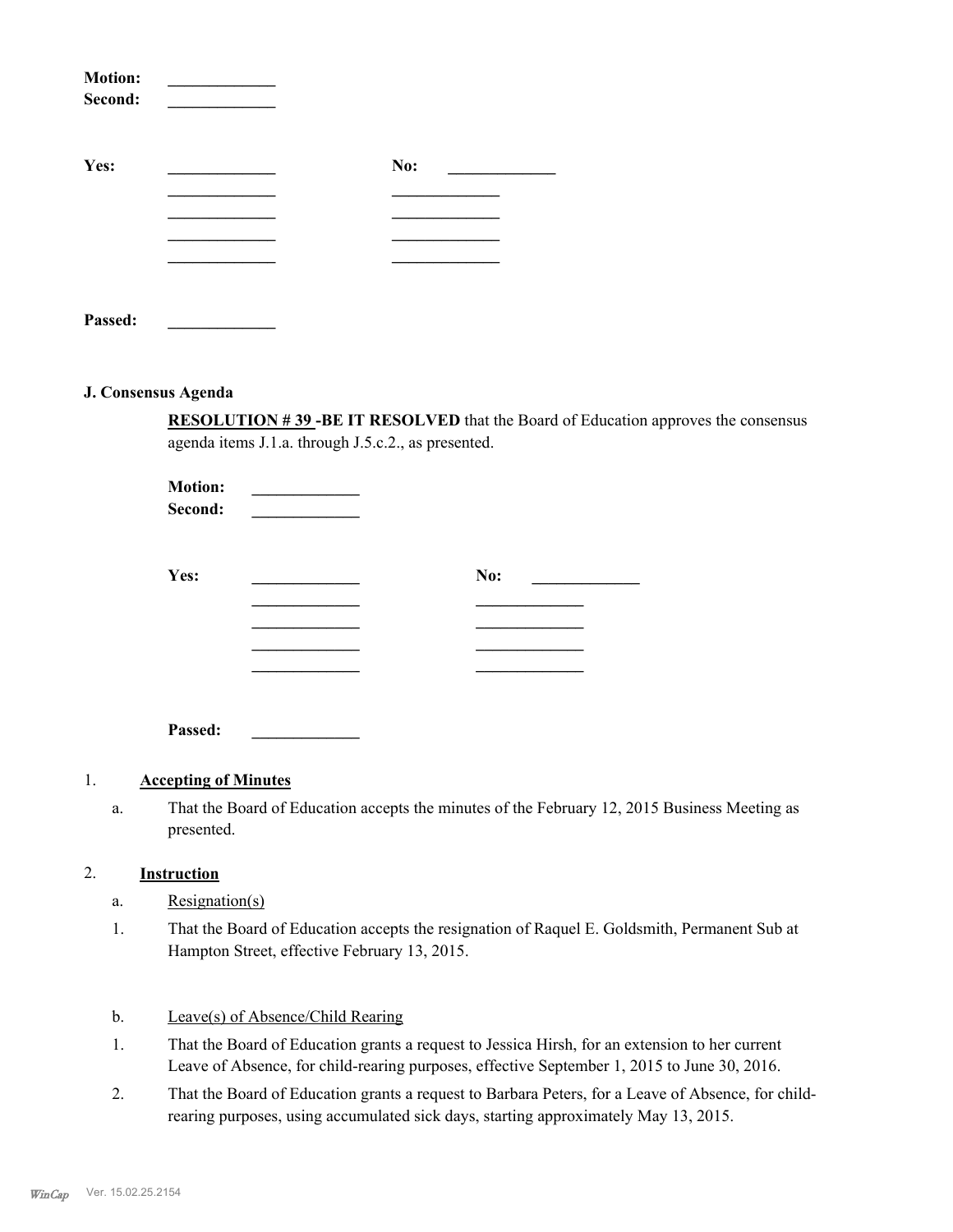- c. Appointments Instruction
- That the Board of Education approves the appointment of Vanessa Escaldi, to the position of Leave Replacement Teacher for Lucy Long, effective February 24, 2015 to June 30, 2015. Salary: MA, Step 1, \$68,282. 1.
- d. Appointments 45 Day Subs
- That the Board of Education approves the appointment of Michelle Rodriguez, to the position of 45 Day Substitute Teacher for Roneldy Pingitore, starting February 23, 2015 to on or before June 30, 2015. Salary: Days 1-20, \$100.00, Days 21-39 \$110.00, Days 40-45 \$120, Day 46 MA, Step1, \$68,282. 1.

#### Appointment(s) Coaches e.

That the Board of Education approves the appointment of the following coaches for the current school year:

| <b>POSITION</b>                   | <b>EMPLOYEE NAME</b>   | <b>STEP</b>    | <b>STIPEND</b> |
|-----------------------------------|------------------------|----------------|----------------|
| Baseball-Varsity                  | Helmut Bohringer       | 3              | \$8,374        |
| Baseball-JV                       | Christopher M. Schacca | 3              | \$5,799        |
| Baseball-Jr High 7th              | Dominick Tolipano      | 3              | \$5,460        |
| Baseball-Jr High 8th              | Michael A. Tavernite   | 3              | \$5,460        |
| Lacrosse-Varsity Boys             | Glenn M. Cocoman       | 3              | \$8,366        |
| Lacrosse-Varsity Asst Boys        | Matthew Antoniou       | 3              | \$5,691        |
| Lacrosse Boys JV Asst.            | Thomas J. Oswald       | 3              | \$5,364        |
| Lacrosse-Jr. High Boys            | Mark Miller            | 3              | \$5,442        |
| Lacrosse-Jr. High Asst Boys       | Joseph P. Cerulli      | 3              | \$4,788        |
| <b>Track-Varsity Spring Boys</b>  | John E. Fretz          | 3              | \$7,848        |
| <b>Track-Varsity Spring Girls</b> | Thomas J. Leninger     | 3              | \$7,848        |
| <b>Track-Spring Asst</b>          | Kevin A. Murphy        | 3              | \$5,337        |
| Softball-Varsity                  | Anthony Tramonte       | 3              | \$8,366        |
| Softball Varisty Asst             | Caitlin T. Orlando     | 3              | \$5,688        |
| Softball-Junior Varsity           | <b>Hilary Pavels</b>   | 3              | \$5,799        |
| Softball-Jr. High(8th)            | Vanessa Casper         | 3              | \$5,075        |
| Lacrosse-Varsity Girls            | Frank J. Massaro       | 3              | \$8,366        |
| Lacrosse-Varsity Asst Girls       | Daniel Guido           | 3              | \$5,691        |
| Lacrosse-JV Girls                 | Brittany M. White      | 3              | \$5,799        |
| Lacrosse-Jr. High 7th             | Lauren M. Sheridan     | 2              | \$4,788        |
| Lacrosse-Jr. High 8th             | Elizabeth R. Reilly    | $\overline{2}$ | \$4,788        |
| <b>Boys JV Lacrosse</b>           | Cory Triola            | 1              | \$4,605        |
| <b>Baseball Varisty Asst</b>      | Robert Trenkle         | 1              | \$4,400        |
|                                   |                        |                |                |

## 3. **Instruction: Contracted**

a. That the Board of Education approves the pricing agreement between the Mineola UFSD and Propio LS, LLC to perform over the phone interpreting for the School District.

## 4. **Civil Service**

- a. Resignation(s)
- That the Board of Education accept the resignation of Carol A. Behan, part time Teacher Aide at Meadow Drive School, effective March 6, 2015. 1.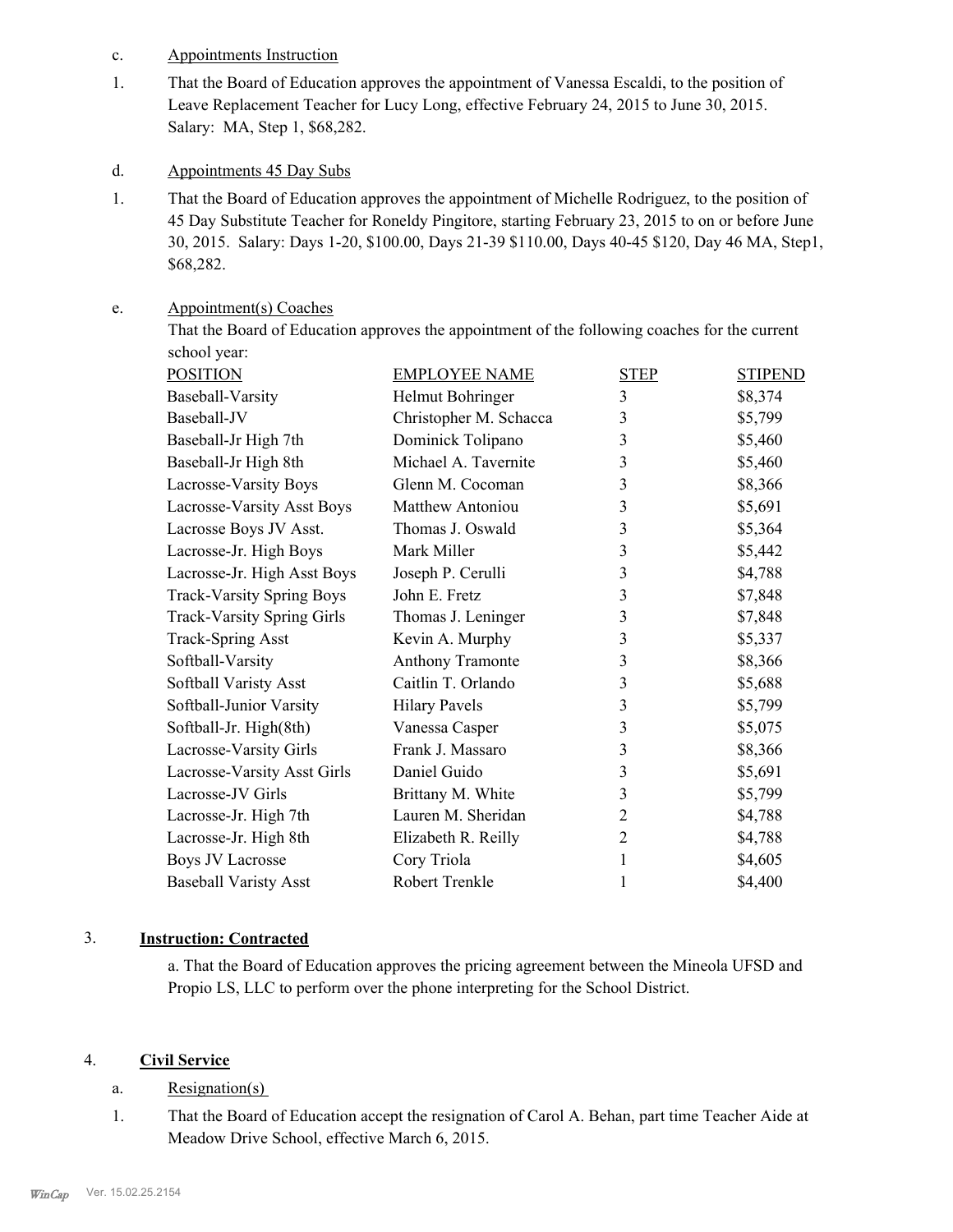- b. Appointments
- That the Board of Education approve the appointment of Cathy LaRock to the position of part time Teacher Aide at the Middle School, to replace Mary Beth Spollen, who retired, effective March 09, 2015. Salary will be \$13.74 on Step 1. 1.
- That the Board of Education approve the appointment of Patricia Froehlich to the position of Clerical Substitute, effective March 09, 2015. Salary will be \$12.32 per hour. 2.
- That the Board of Education approve the appointment of Erynn Clark, to the position of Nurse Substitute effective February 23, 2015. Salary will be \$125 per day. 3.
- That the Board of Education approve the appointment of Janet Michelle Dunleavy, to the position of Nurse Substitute, effective March 09, 2015. Salary will be \$125 per day. 4.
- c. Civil Service: Other
- That the Board of Education approve the following positions for the Special Education Summer Program beginning July 1, 2015 through August 11, 2015. The hours will be 8:00 am to 2:00 pm (full day) and 7:30 am - 11:00 am (half day). 1.

1 Part Time Clerical 11 Special education Aides 11 Teachers-in-Training

- That the Board of Education approve the following positions for Mineola High School for summer programs effective July 1, 2015 through August 30, 2015. 2.
	- 1 Clerical- Main Office
	- 1 Clerical- Guidance Office
	- 1 Student Worker- Textbooks/Main Office
	- 3 Summer Workers- Mineola East: Three days, (9:00 am 1:00 pm), plus two evenings (5:00 pm- 8:30 pm) to assist with Mineola East one week prior to school opening.

## 5. **Business /Finance**

## a. **Treasurer's Report**

1. That the Board of Education accepts the Treasurer's report for the period ending December 31, 2014 and directs that it be placed on file.

## b. **Approval of Invoices and Payroll**

That the Board of Education accepts the Invoices and Payroll for the period ending January 31, 2015

| $A/P$ Warrant #13 | January 14, 2015 | \$663,626.26   |
|-------------------|------------------|----------------|
| $A/P$ Warrant #14 | January 29, 2015 | \$1,793,822.35 |

**TOTAL EXPENSES \$ 2,457,448.61**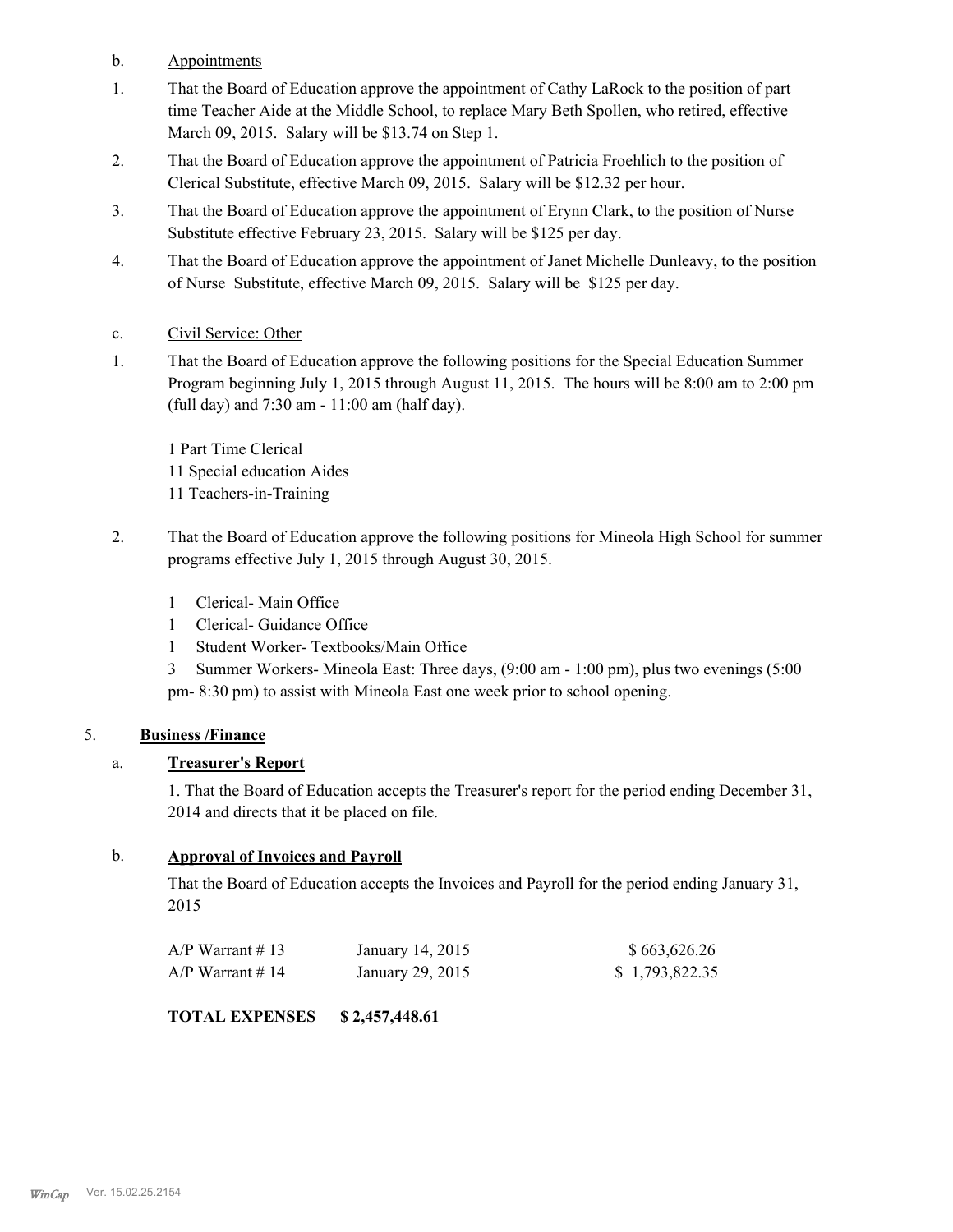## PAYROLL # 13 & # 14

| General | \$4,077,592.52 |
|---------|----------------|
| F Fund  | \$53,663.04    |

## **TOTAL PAYROLL \$4,131,255.56**

## c. **Budget Appropriation Adjustment**

1. That the Board of Education approves the transfer of funds, in the amount of \$30,000 from Budget code: 9010 800 00 8096 to Budget code: 1420 447 00 0199 for additional attorney fees for employee stipulations.

2. That the Board of Education approves the transfer of funds, in the amount of \$35,000 from Budget code: 2630 401 00 2930 to the following Budget codes: 2630 460 00 2930 (\$15,000) and 2630 500 00 2930 (\$20,000) to reallocate technology monies.

## **K. Superintendent's Report**

Superintendent of Schools' Reports for 3/5/15 Presentations:

1. Update on ESL Regulation Part 154

2. Mid-year Data Report

Superintendent Comments

|                           | L. Executive Session Time: _______ p.m. |     |  |
|---------------------------|-----------------------------------------|-----|--|
| <b>Motion:</b><br>Second: |                                         |     |  |
| Yes:                      |                                         | No: |  |
|                           |                                         |     |  |
|                           |                                         |     |  |
|                           |                                         |     |  |
| Passed:                   |                                         |     |  |